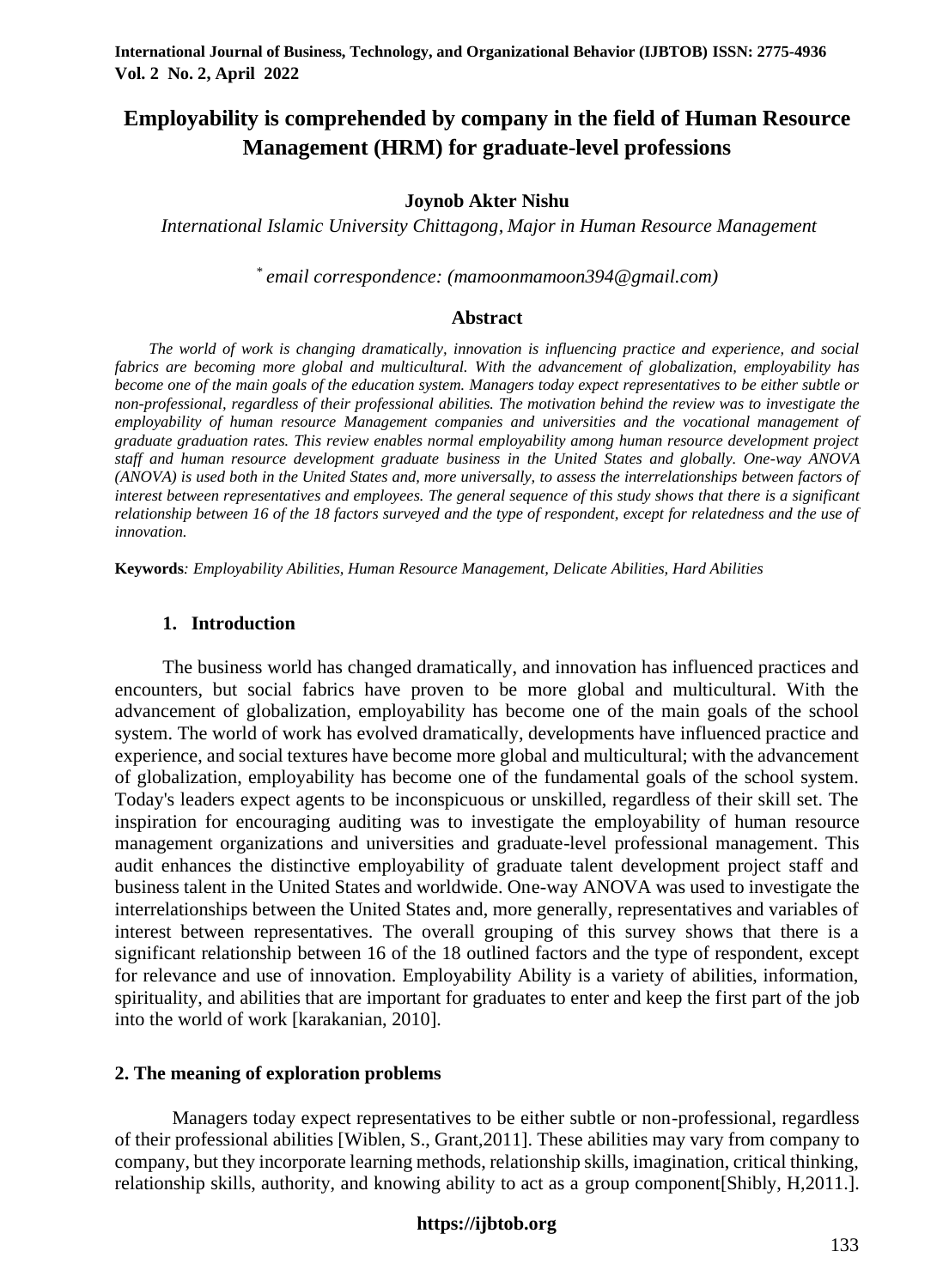Apart from innovating and managing data, other subtle skills that managers consider to be the basis of employers are key preparation and client oversight and change management (Organization of Management, 1997). Since then, workforce capacity holes have persisted due to rapid and innovative changes [Shibly, H.,2011], and professionally competent workers are not working in their current businesses. An actual test by Beebe [A.H.Bagdadee,2016] is, "The world is computerized today, and if ... managers ... want to continue to prosper, ride this wave of data, CPUs, PC programming. , Mysteries of the Internet ... and carry the mark. -sign it to the commercial center "(p.6).

The focus of the problem facing all countries today is to support students by creating school education and global capabilities to adapt the abilities and abilities acquired in each country to each host country[A.H.Bagdadee,2015]. The EU-string, Morocco, and the United States are expanding the number of students to focus abroad to address the challenges of a severe information-based economy. The European Association's "Children Transfer" aims to "by 2020, all young people in Europe can spend part of their educational path abroad" (p. 11). As pointed out on the Global Instruction Exhibition Site (2008), Morocco "called for significant progress in Understudy following a survey in English-speaking facilities.

"Students in the United States are more concentrated overseas than at any other time, and complaints are increasing," says Markline. Their goal is to increase their interest in increasing the number of students. Due to rapid mechanical changes, there is a continuous hole in the knowledge workforce, and workers with professional abilities are not working in today's companies . As a result, more attention and attention can be drawn by focusing on subtle and professional abilities. Helmlinger (2007) states that "90% of job disappointments can follow confusion of personality/subtle abilities, spirituality/inspiration, and work trends" (p. 4).

### **3. Motive for review**

The review was to investigate employability seen by job management human resource management (HR) bosses, university staff, and department-level graduates. This exploration was carried out in Europe, Morocco, new countries, and the United States. In addition, the study adjusted the European Association's benchmarks on teaching and preparation for employability and learning portability to obtain information on global practice (2011).

### **Research question**

Questions about this exam investigation include:

Research Question 1: Is there a significant relationship between the workforce of human resource development graduates and all types of employability sought in business?

Survey Question 2: Is there a significant relationship with employability surveyed by respondents in the United States and abroad?

# **4. Literature Review**

### **4.1. The idea of workability**

Throughout the writing, broad definitions were used to understand the concept of employability. However, many policymakers have adopted a shortsighted strategy for this idea. This is generally due to the genuine reason for requiring an easy requirement to focus on possible answers to problems [A.Bagdadee 2015]. Thus, the common sense methodology hypothesized by Hillage and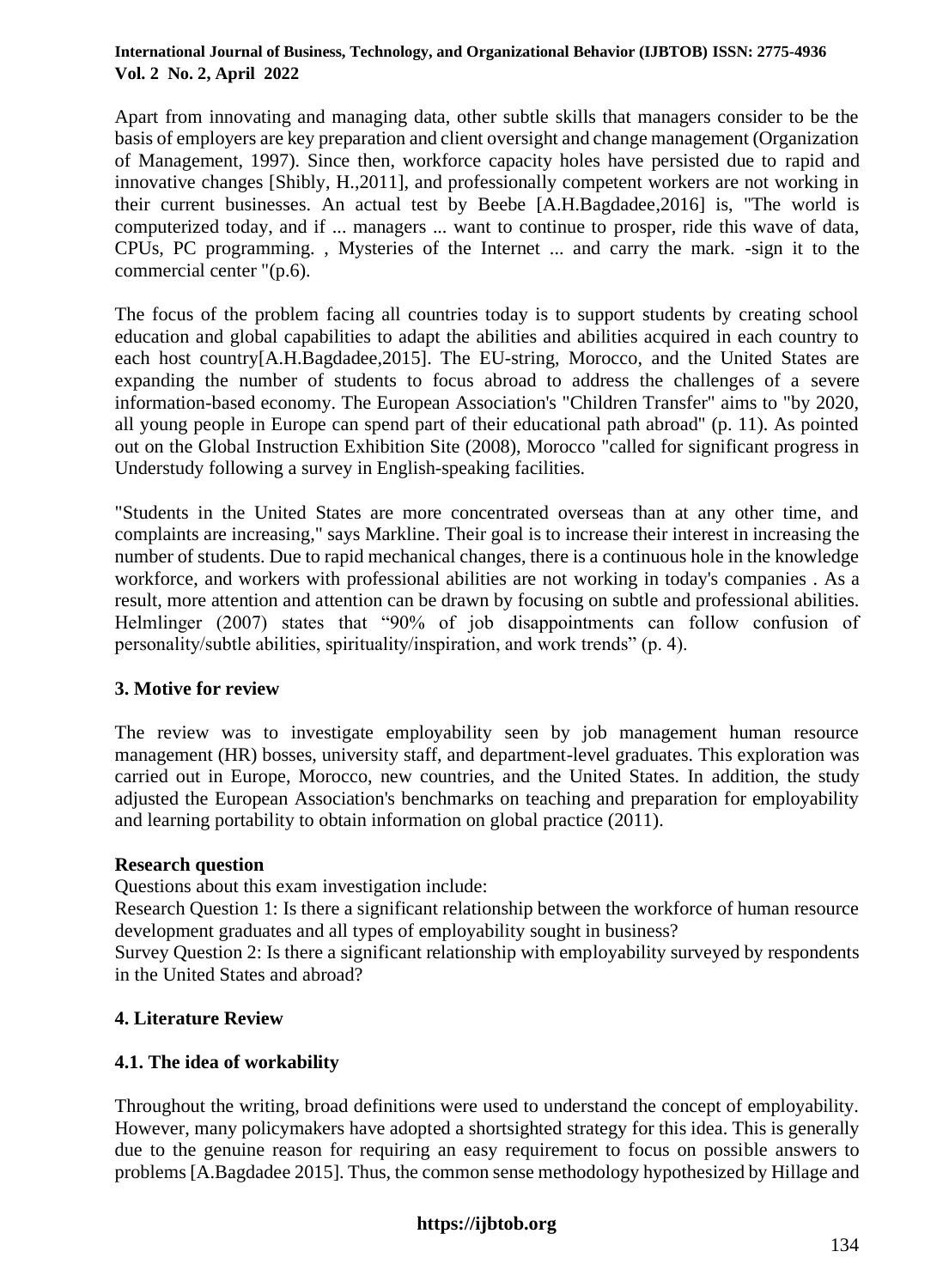Pollard recognizes that employability can start working satisfactorily. More comprehensively, Employability is the ability to independently understand actual abilities by actually using insights, abilities, and perspectives in a particular environment to support one's work[Bagdadee.A.H,2014].

As an assessment of this definition, Harvey points out that describing employability as simply getting a satisfying job and pursuing it is oversimplified. In addition, Brown, Hesketh, and Williams ignored Hillage and Polar's employability skills to win a business that was not fully established by the state of the gig market. Instead of individual abilities. Moreover, as far as the business pace of late graduates is concerned, estimating employability outcomes does not represent a large number of variables, including the concept of employability. In addition, attention should be paid to the many tendencies to directly distinguish employability as an institutional outcome rather than a single outcome. Therefore, an assessment of the notion of employability should clearly represent areas of personal improvement as well as different facility placements. Therefore, Yorke [A,H.Bagdadee,2020] responds that the notion of employability is inherently more complex than distinguishing between different types of abilities.

# **4.2. Part of Employment**

Pursuing a representative of the appropriate profession in a particular profession is the basis of various associations which can generally promote the authoritative achievement and conduct of workers. In particular, having the right job skills may be an essential trademark that helps increase a single's confidence in a particular job and positively affects authoritative execution. However, employability alone may not be sufficient to enable a competent workforce to reasonably handle hierarchical operations and uses [Bagdadee.A.H2014]. In line with the policy, the most common way to identify and create appropriate capabilities is to base the association on gathering shortterm and long-term execution objectives. However, it should be noted that employability is much broader than the notion of ability. However, workers must be able to be employed. In addition, associations should seek to enhance the different skills needed by creating practices and frameworks that account for current levels of ability to live in the association's workforce [Bagdade.H, 2016] .

Also, the concept of ability is closely related to the broader meaning of employability. This is because the abilities or skills acquired by graduates can have a significant impact on their ability to act effectively in a particular profession. While many policymakers are now emphasizing a focus on the relationship between workforce enhancement and higher education employment, the focus of many associations on their actual employability is generally a decision, not preparation. After that, important key and financial costs can result from inappropriate recruitment choices, so individual HRM is needed to firmly develop work skills to more easily meet future job needs. Projects need to be planned by the association [Bagdadee,2014]. Both universities and associations need to recognize that appropriate building employability involves acquiring a new line of work and enhancing individual methods, credits, or potential encounters. Moreover, as universities continue to produce more graduates than can be consumed in the gig market, the constraint between the large pool of employability abilities and the associated interest in primary abilities is a major problem[Bagdadee.A.H,2016] .

Different agencies and associations (both public and private) provide different systems for broadly understanding these words for different definitions related to employability and other related phrases.For example, the meaning of employability presented by Hillage and Pollard [Bagdadee A.H,2019] is essential for a viable structure that characterizes employability and related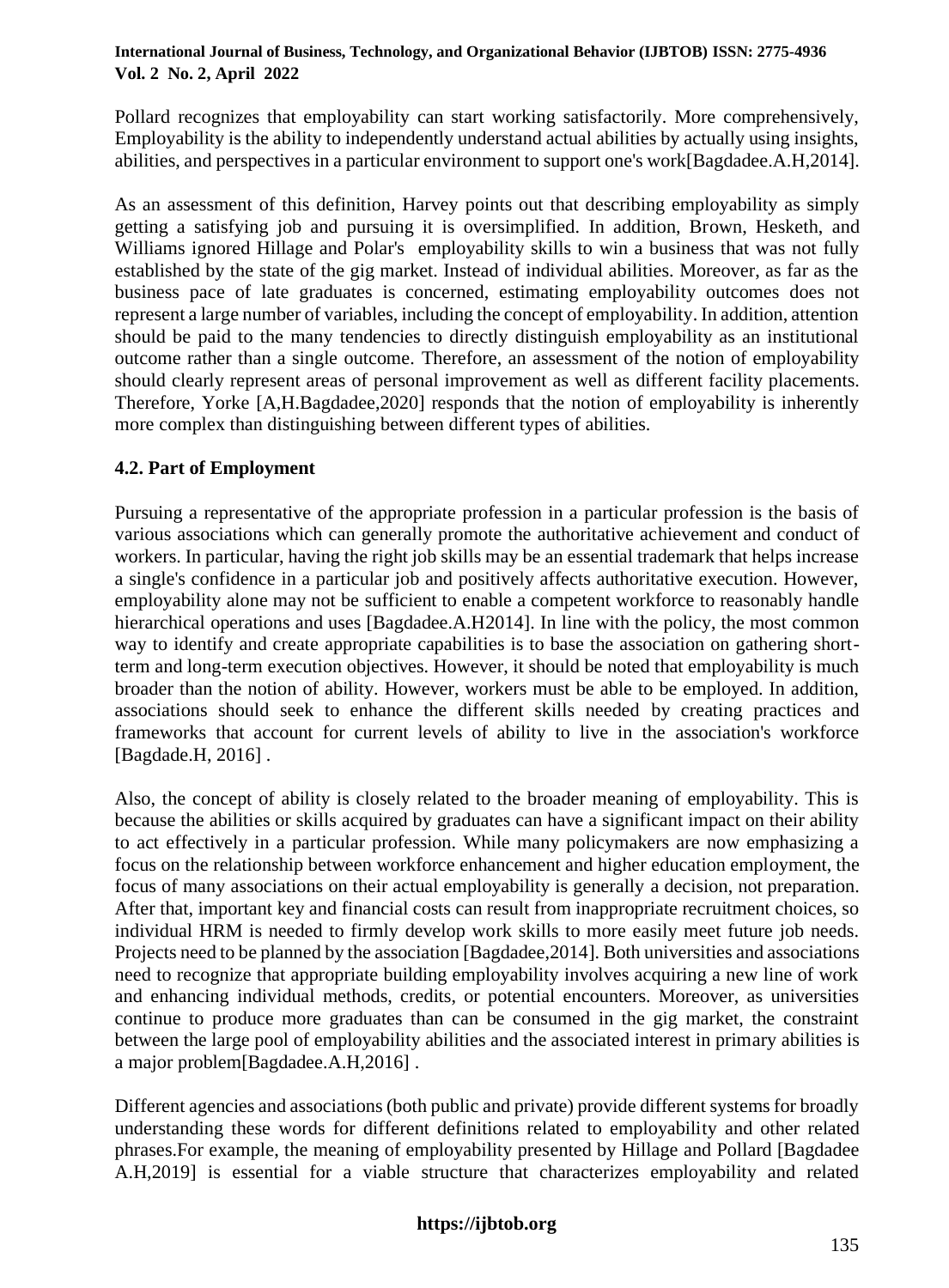capabilities in fairly simplified terms. As a component of a more comprehensive methodology, McQuaid and Lind-say distinguish between individual and external factors and a structure that investigates individual conditions that affect individual job availability. As another model, the work capacity structure proposed by the Australian Education, Business and Work Environment Sector is primarily cantered on information and non-professional capabilities rather than broader capabilities and actually participating in the workforce. This is important to do. Expected in a public place[Bagdadee,2019]. In addition, the authors of this report define the application of formative strategies to broaden professional reach. In addition, it is recommended that the structure can provide a distinctive language with the ability to clearly characterize expressions related to employability.

# **4.3. Factors Affecting Employment**

As a general rule, various factors influence how people make the best use of their work skills in getting jobs and helping them. McQuaid and Lindsay suggest that there may be different types of interest in different types of employability that can change over time, space, and even between companies. In addition, perspectives on valuable employability can significantly impact when considering different perspectives such as possible representatives, managers, and society as a whole. As such, employability assessment requires various methodologies to record individual elements (such as the various qualities that enable one's employability). Individual conditions (e.g., economic and other logical variables associated with one family, and friendship conditions), and external factors (e.g., level of interest in the performance market and access from government to employment). Situations that affect employability, such as possible support. In addition, these unique elements, individual conditions, and external elements are closely related and maintain a two-way relationship with each other [A.H. Bagdadee,2020].

With a significant increase in students entering further education in recent years, universities need to track their approach to well-prepared students to enter a wider variety of professions effectively. Thus, the increasing number of scholars and interest in applied research in the gig market suggest closely related [A.H.Bagdadee,2014]. Jobs and job design have changed and will continue to change in a general sense as individual decisions change and hierarchical angles fluctuate.

Nonetheless, despite these changes, the view of the adat profession is essential to pursue current capabilities rather than prepare for changing situations through continuous skill upgrading and vocational self-assessment. Therefore, at a particular level, the focus in dealing with one's profession should be on creating methods of behavior and thinking that support employability. Additionally, at the hierarchical level, that can provide open doors such as points of work and management systems to enhance impression of employees' ability to stay hired. Building valuable employability skills may be considered the only obligation, but by helping to create workers, we can overcome the challenges that will arise.

# **4.4. Factors Affecting the Labor Market**

In 2009, approximately 1.5 million four-year certifications were awarded in the United States. Nonetheless, these individuals entered the job market, which previously had 1.85 million unemployed with more than four years of a college education. The rate of vocational development increased and slowed the rate of unemployment, but this development was slowly progressing.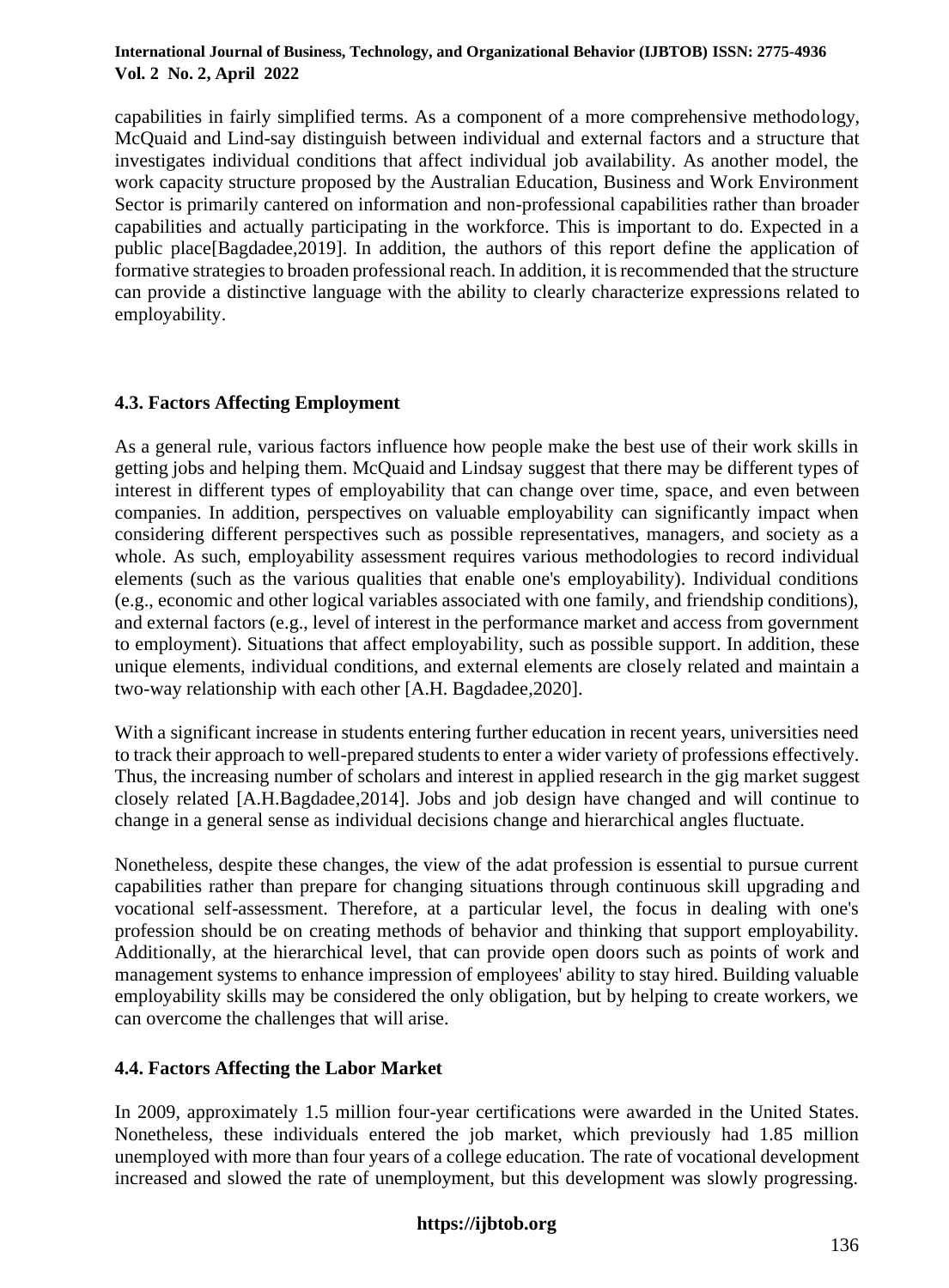The current pace of vocational development is somewhat faster than expected to address the unemployment rate, so it could take some time for the US gig market to improve to pre-2009 levels Registered specialists continue to visit school grounds as the company plans to pursue the image characteristics of younger adults. However, managers have reduced job proposals and focused on a clearer range of abilities [A.bagdadee,2015].

Today's labor market is more complex than it used to be, incorporating a wider generation of contrasts between graduates from their perspectives on work, profession, and learning, among other factors. In addition, the current pace of advancement of the labor market continues to increase due to the rapid development and different practices of small and large enterprises and various changes and advancements in different businesses. Further education, in line with this policy, strengthens industry links to ensure that graduates understand the state of the gig market and help graduates develop the skills needed for their businesses. In addition, businesses need to successfully explain to students and universities their ability to respect [A.Bagdadee ,2015]. This is based on the premise that the pervasive relationship between the boss, the foundation, and the graduate is intimidating and can open potential doors for graduates to promote employability. Eisner suggests that further education can pave the way for work by encouraging important work environment information, skills, and perspectives that are valued by business. Today, graduate schools face expanding contests by experienced professionals, reduced recruitment, increased demand for corporate expertise, and a relentlessly dominant global job pool. This constantly creates a difficult and suspicious labor market. The current labor market truth has thwarted the importance extruded by two experts and instructors to distinguish the different characteristics that school graduates need to overcome their boss problems in the 21st-century workforce.

# **4.5. Ability to work in various parts of the world**

As the labor market needs fluctuate in different parts of the world, so do the skills and abilities that are expected to catch up with work [A.H.Bagdadee,2015]. Moreover, studies in different parts of the world show that different graduates miss the mark of employability that managers expect [A.H.Bagdadee,2014]. However, in recent years, interest in highly professional and skilled abilities has spread throughout the world [A.H.Bagdadee,2016]. As today's work environment is constantly changing, workers have the option of coordinating by communicating, decisive reasoning, navigating, critical thinking, and creating professional and academic information that employers demand. However, along with the rapid growth in the number of graduates, competition for professions that require a higher level of competence has become increasingly serious. In addition, graduates from various disciplines and from various parts of the world vary depending on the time it takes to find the right position.

# **4.6. Job skills in developed countries**

Over the past few decades, many developed countries have undergone significant changes from product industries to various service industries. In this situation, many changes must be made to employers' types of employer skills, which require a shift from full-time employment to part-time and flexible practice. Clark ,who investigated career patterns and employability in Australia, found that career patterns are no longer traditional due to the increasing responsibility of individuals to manage their careers. In addition, self-awareness of relevant work skills in this context was related to future career orientation and the level of mobility of employees in their work [A.H.Bagdadee,2014]. Nilsson found that formal and technical vocational skills are becoming less important for engineering graduates entering the Swedish job market as another example of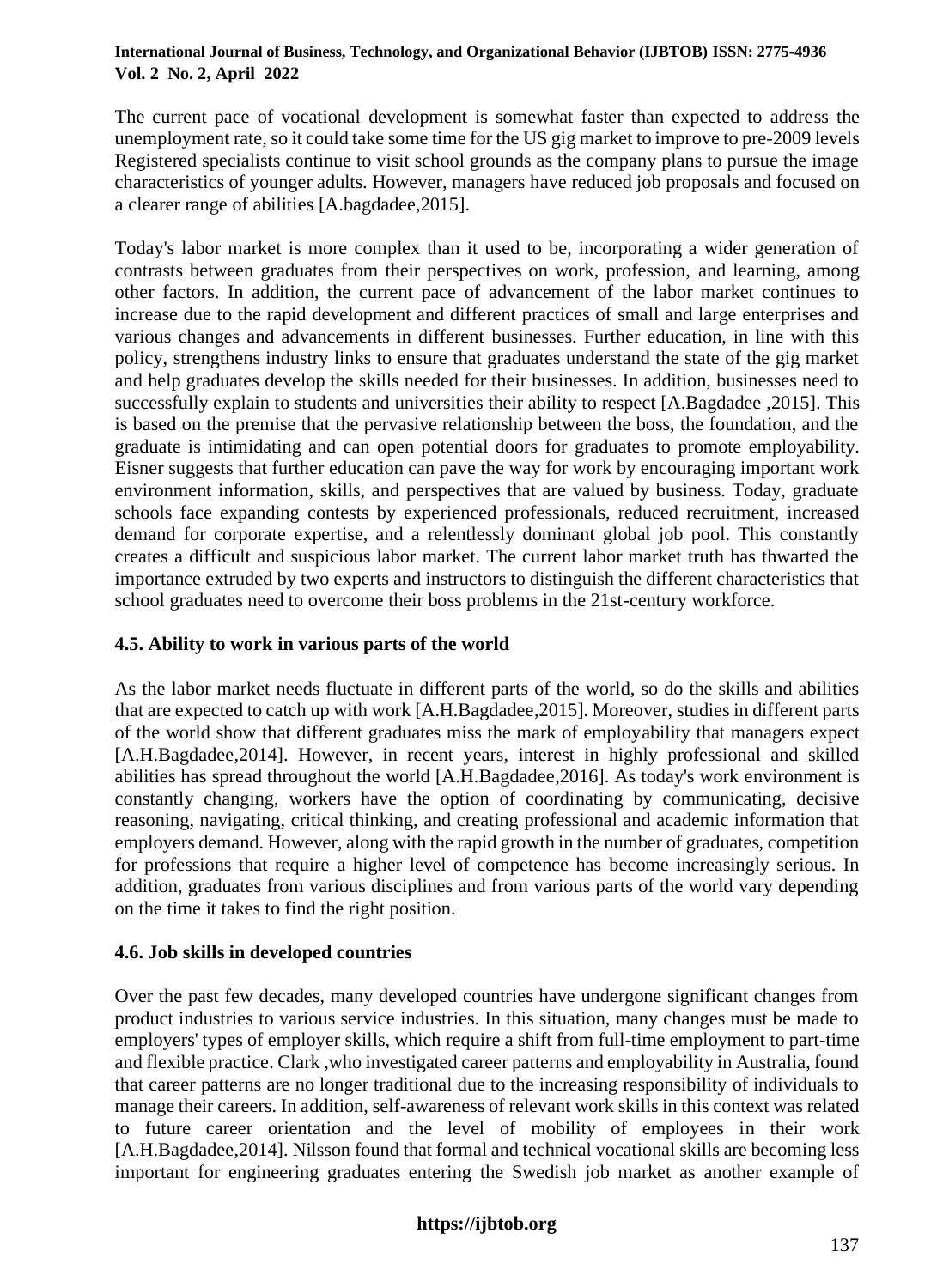changing job skills. Personal attributes and soft skills such as leadership and interpersonal skills are more important from a job perspective [A.H.Bagdaee,2016].

In recent years, competition for high-skill positions has become increasingly fierce [Bagdadee.A.H,2020]. For example, by 2020, talented workforce members are expected to increase by about 20 percent in many parts of Europe. However, in some European countries such as Malta and Austria, we expect the number of talented workers to increase by more than 60% by 2020. Moreover, by 2010, nearly 40% of individuals across Europe already had knowledgeintensive professions. The trend is expected to increase. In addition, with the increasingly fierce competition in the labor market, there is not always a consensus among employers, prospective employees, and higher education institutions. For example, a survey of marketing graduates in Portugal found that many individuals surveyed were aware of their language skills and their ability to use the most important new technologies in developing a marketing degree curriculum. In addition, graduates realize that these skills can help improve employability and that students have not acquired these skills from the current curriculum [A.Bagdadee2019]. As another example, a survey of agricultural graduates from the Universities of Missouri, Robinson, Girton, and Bourne [A.bagdadee,2019] found that entry-level graduates and their immediate supervisors need to improve their analytical and problem-solving skills curriculum. I find that I agree with. 16 different job skill configurations were investigated. In addition, entry-level employees and their supervisors agreed that the written communication curriculum required minimal improvement in the employability skills investigated. However, the curriculum in place maintains a relatively weak focus on analytical and problem-solving skills, and a strong focus on written communication skills

In many disciplines and in many parts of the developed world, most graduates do not have professions related to degree programs. For example, Tillman and Tillman surveyed career education and technology (CTE) graduates across the United States and found that approximately 57% of graduates were employed in related professions[Brown, P.,2003]. This result is much lower than the percentage of education, nursing, and other health-related graduates who find relevant work. However, the percentage of CTE graduates who find relevant work is equal to that of graduates from other engineering and social welfare programs. As another example, even six months after graduation, only a third of individuals with a bachelor's degree can find suitable work in the Norwegian job market. However, many individuals in this context recognize that the employability of people with a bachelor's degree is weak, so many individuals are educated by obtaining a master's degree rather than entering the job market. As a further example, Rodrigues and Machado show that less than half of the recent Portuguese marketing graduates surveyed are employed in a profession related to their field.

# **4.7. Employment skills in developing countries**

.

A large body of evidence suggests that more education can increase opportunities in the individual job market, but the unemployment rate of young individuals with advanced degrees remains high, especially in developing countries [twenty-two]. Like many studies on employability skills in developed countries, Malaysian researchers also point out that there is a difference between graduate qualifications and the needs of employers. In particular, it was found that there was a lack of student exposure in relation to the realities of the job market. In addition, discrepancies are identified between graduates' supply and demand levels with appropriate job skills. In addition, employers in this context maintain the perception that graduates often lack the soft or nontechnical skills required for employment. Leaving students unprepared for the work environment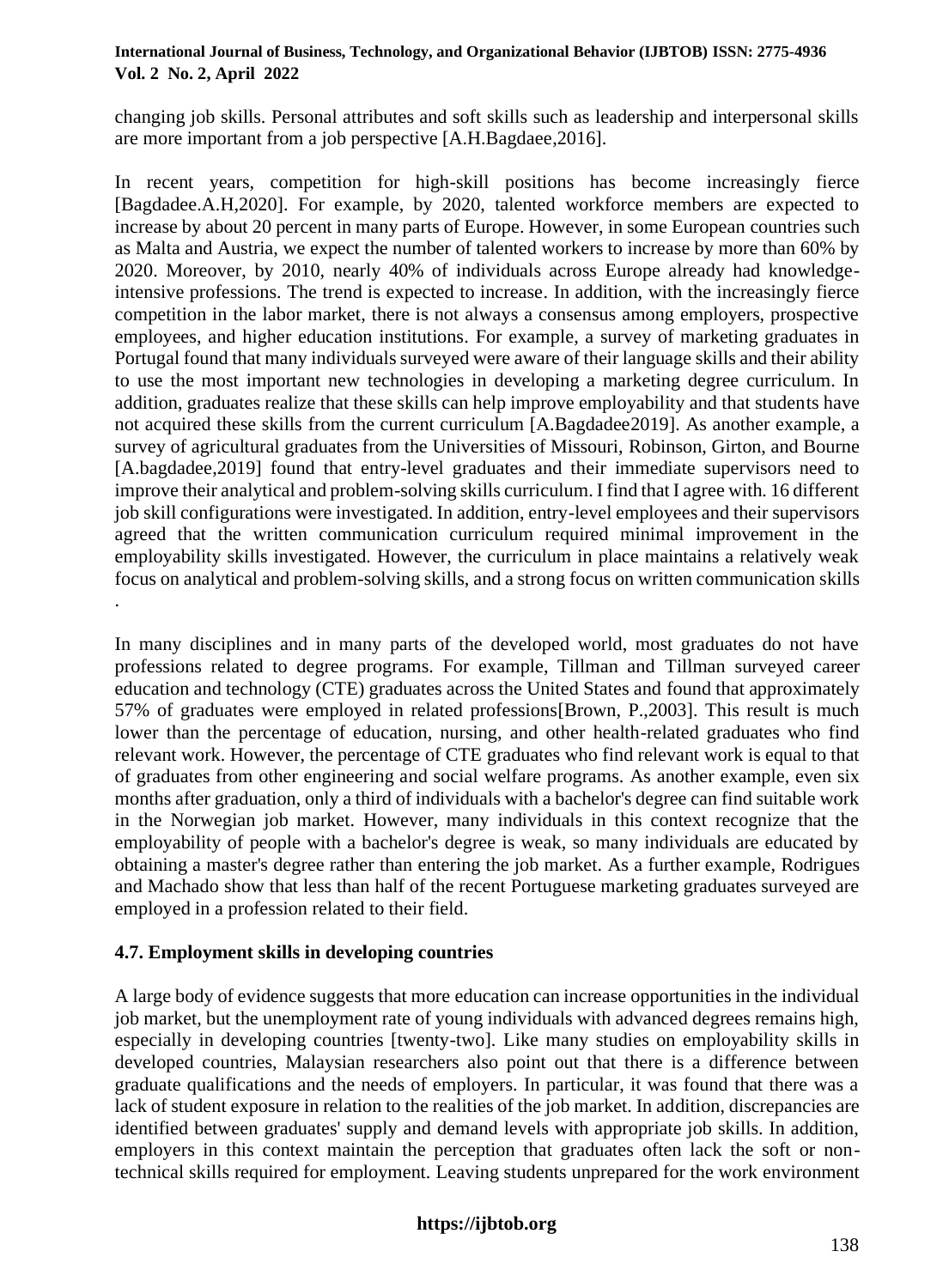. Similar results were found in the Employment Survey of Papua New Guinea graduates. In this study, Bhanugopan and Fish showed that there is a significant difference between employers' and students' perceptions of job skills. In their findings, employers recognize that students lack the appropriate personal characteristics and general business skills that need to be well prepared for employment. As a result, employers in this context recognize that students have not developed the job potential skills they need to perform their jobs effectively [Robins Resumes,2015]. As another example, Pakistani researchers have also identified a gap between the needs of employers and the employability skills of alumni. In particular, employers are generally found to only select graduates with practical knowledge of the organizational environment and candidates with good presentation skills [Yorke, M. and Knight,2006].

The situation in developing countries appears to be similar to that in developed countries in developing appropriate curricula that can meet the needs of employers. For example, when investigating how business graduates improve employability in China, researchers point out that such activities should be integrated through collaboration between students, instructors and employers. Moreover, the effectiveness of the curriculum in this context depends on the employer's requirements and how the curriculum is developed involving teachers and students. In addition, researchers investigating Sri Lankan graduates, instructors and employers' perceptions of job skills have found that the gender of graduates can also influence the types of job skills offered to individuals [McQuaid, R.W. and Lindsay, C.,2005].This is because the priority given to different types of skills depends on the gender of the graduate. In particular, male and female graduates have different types of job skills and different levels of emphasis on those skills. Overall, women were more focused on most types of job skills than men, except for oral communication skills. Although research on the relationship between job skills and gender is limited, previous research has shown that there are significant differences in the types of job skills prevalent among men and women in different parts of the world[Marklein, M.B. ,2008].

# **5. Methodology**

This study distinguished between the normal type of employability between HRM project personnel and HRM alumni bosses, both in the United States and globally. To investigate the overall importance of explicit employability, voices were made and sent from US, Moroccan, and European workforces and employers. Along these lines, the information found is broken down by the de facto test of interest, analysis of variance (ANOVA), recognizing the relationship between workability and personnel and bosses.

# **5.1. Instrument**

Two surveys have been made. Personnel and managers. Investigations are approved and guided before transportation. The survey contents are Ever and Robinson et al. Employability records[Joseph, (2010)]. Capabilities may vary from company to company. They combine learning methods, relationship skills, ingenuity, critical thinking, relationship skills, initiative, demonstrating ability, use of innovation, and knowing ability to work as group characteristics. Apart from the ability to innovate and manage data, other subtle skills that supervisors consider as the basis for their representation are essential preparation, client supervision, and change management (Organization of Management, 1997). The European Association Commission Overview (2011) mentions communication in unknown dialects, computerized skills, social attention, and clarification, and the US Department of Education Employability List includes communication. , Collaboration, Critical Thinking, Drive and Endeavor, Organize and Organize, Self-Management, Learning, and Innovation.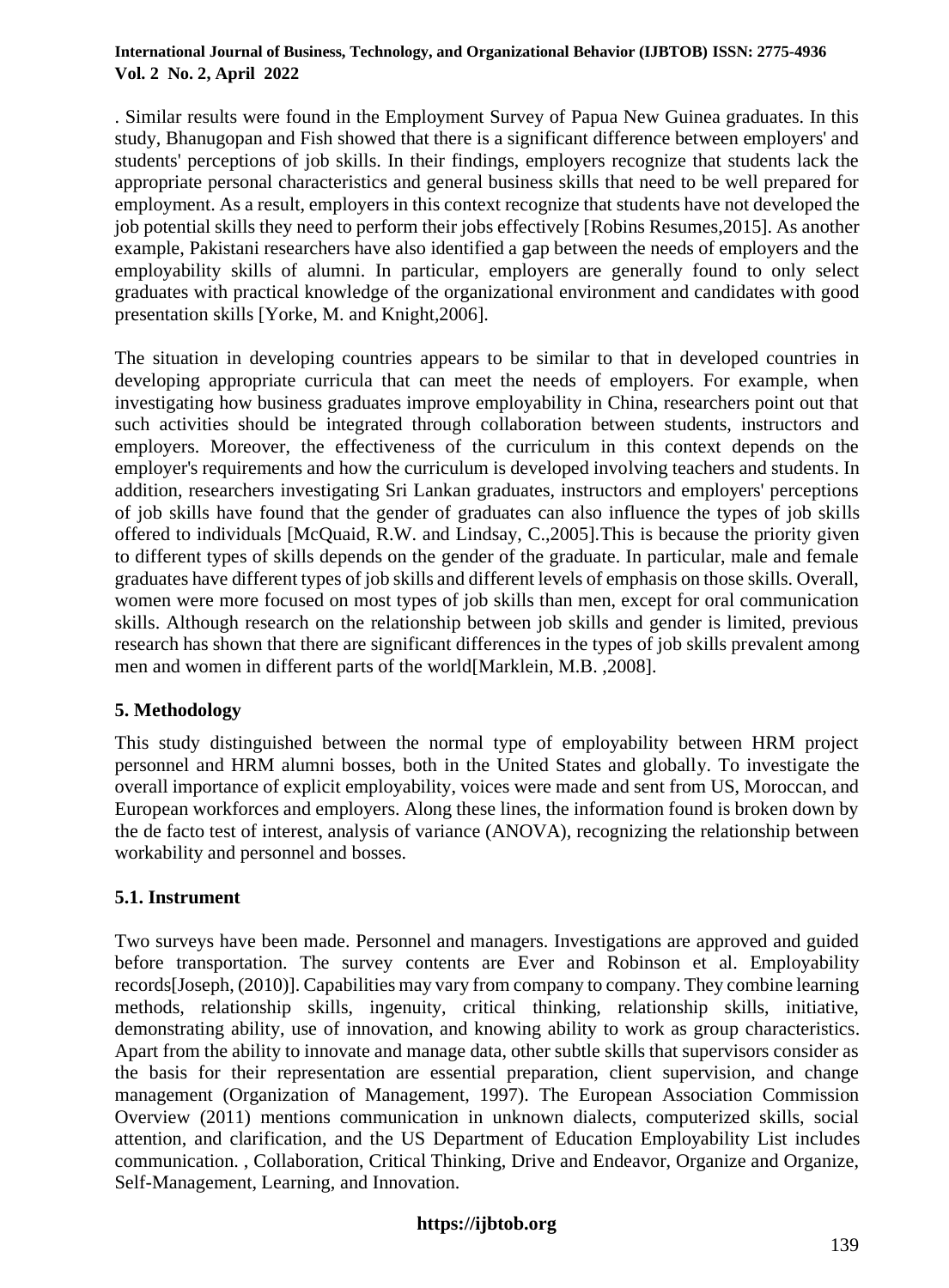#### **5.2. Mass review**

The entire study population consists of employees of the University of Human Resource Management (HRM) in Morocco and Europe, and one university in the United States. Likewise, the number of residents who take this exam, including the managers of Moroccan HRM graduates. Europe and America

### **5.3. participant**

HRM staff at a university in Morocco, Europe, and the United States and HRM graduate bosses in Morocco, Europe, and the United States were asked to enter by voting. From the implementation of the review, a total of 22 employees completed the equipment (12 from the United States, 6 from Morocco, 4 from Europe). In addition, 50 HRM graduates have completed the instrument (30 from the US, 15 from Morocco, 5 from Europe). In line with the policy, as many as 72 respondents have effectively equipped the equipment used in this test.

#### **6. Results**

One-way ANOVA is used both in the United States and globally to assess the interrelationships between factors of interest between representatives and employees. As shown in Table 1, F(3.68)  $= 2.452$ , p = 0.071; Utilization of Innovation (UT), F (3, 68) = 2.2, p = 0.096; General, excluding relational abilities (CS). various factors are analyzed in this exam: Knowing Learning Methods (KHL), Intelligence (C), Critical Thinking (PS), Relationship Skills (SI), Management (L), Ability to Demonstrate (PSK), ability to work as a group component (AFPT) , critical preparation (SP), supervisory client (MC), change management (CM), communication in unknown dialect (CFL), advanced skills (DC), Social Attention and Articulation (CAE), Drive and Venture (IE), Arrangement and Cohesion (PO), and Self-Management (SM).

| $n = 72$                                |       | <b>ANOVA</b> |       |
|-----------------------------------------|-------|--------------|-------|
|                                         | M     | F            | p     |
| Knowing how to learn (KHL)              | 4.458 | 14.149       | 0.000 |
| Communication skills (CS)               | 4.486 | 2.452        | 0.071 |
| Creativity $(C)$                        | 3.653 | 29.503       | 0.000 |
| Problem solving (PS)                    | 4.181 | 46.319       | 0.000 |
| Interpersonal skills (IS)               | 4.014 | 62.164       | 0.000 |
| Leadership $(L)$                        | 4.056 | 10.157       | 0.000 |
| Presentation skills (PSK)               | 4.708 | 6.123        | 0.001 |
| Use of technology (UT)                  | 4.875 | 2.200        | 0.096 |
| Ability to function as part of a team   | 4.569 | 8.364        | 0.000 |
| (AFPT)                                  |       |              |       |
| Strategic planning (SP)                 | 3.153 | 81.055       | 0.000 |
| Managing customers (MC)                 | 4.056 | 4.386        | 0.007 |
| Change management (CM)                  | 2.153 | 16.409       | 0.000 |
| Communication in foreign languages      | 2.569 | 11.036       | 0.000 |
| (CFL)                                   |       |              |       |
| Digital competency (DC)                 | 4.347 | 18.483       | 0.000 |
| Cultural awareness and expression (CAE) | 3.236 | 13.224       | 0.000 |

Table 1. ANOVA-Semua respond.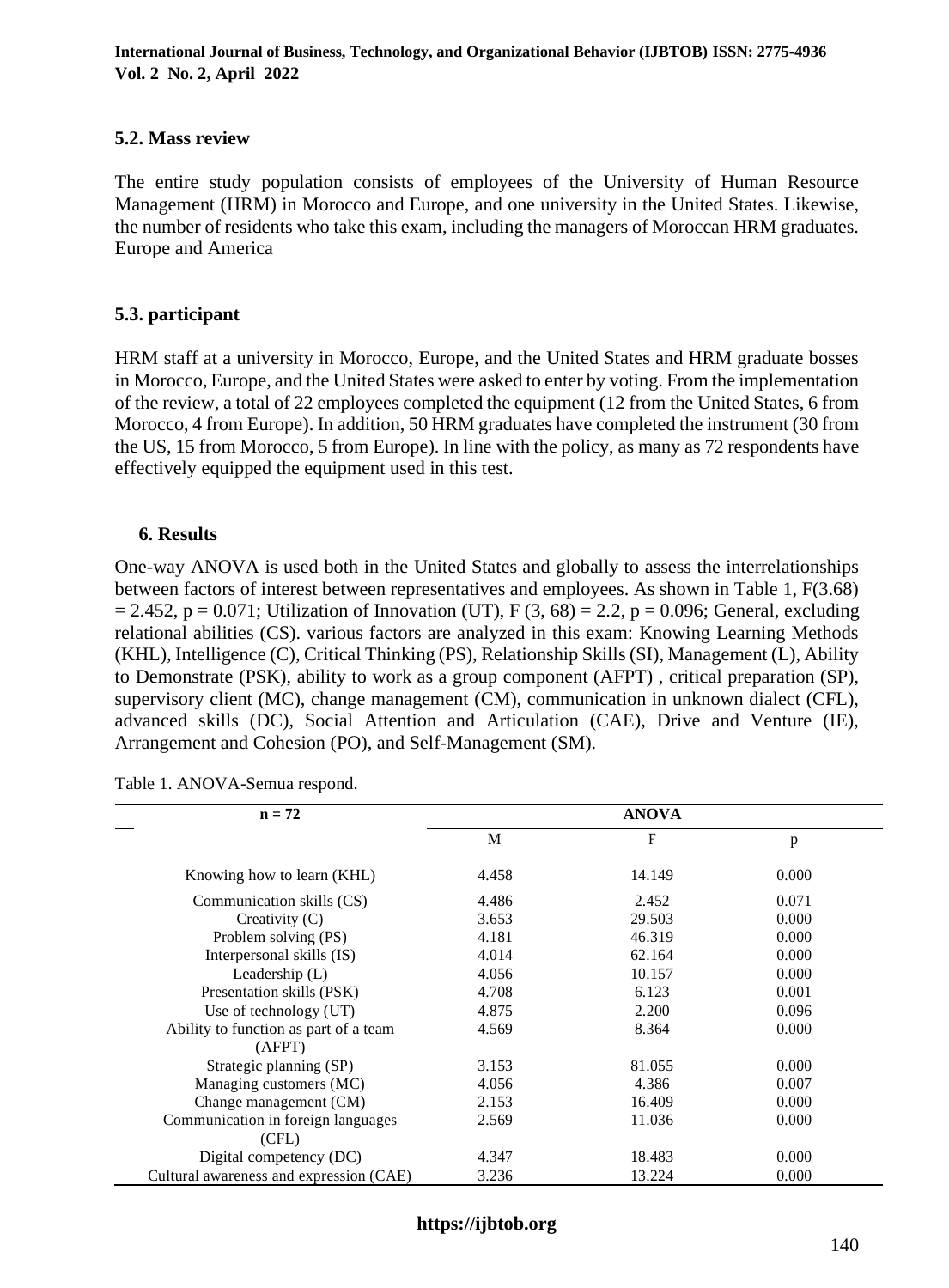|                          |  | International Journal of Business, Technology, and Organizational Behavior (IJBTOB) ISSN: 2775-4936 |  |
|--------------------------|--|-----------------------------------------------------------------------------------------------------|--|
| Vol. 2 No. 2, April 2022 |  |                                                                                                     |  |

| Initiative and enterprise (IE) | 3.389 | 15.722 | $0.000\,$ |  |
|--------------------------------|-------|--------|-----------|--|
| Planning and organizing (PO)   | 3.486 | 36.143 | $0.000\,$ |  |
| Self-management (SM)           | 3.278 | 10.003 | $0.000\,$ |  |
|                                |       |        |           |  |

It was also revealed that there was no significant relationship for client monitor (MC)  $p = 0.069$ , change management (CM)  $p = 0.796$ , and advanced features (DC)  $p = 0.359$ . A great association. In each case,  $(p < 0.05)$  were of the various factors analyzed in this assay (KHL, C, PS, IS, L, PSK, AFPT, SP, CFL, CAE, IE, PO, and SM). . ) While comparing the country's own workforce with the world's workforce, and looking at all workers and employees.

Finally, all worker respondents were contrasted and all staff respondents again used the one-way ANOVA. As shown in Table 3, it shows ability (CSW)  $p = 0.110$ , use of innovation (UT)  $p =$ 0.280, ability to function as a group characteristic (AFPT)  $p = 0.188$ , and correspondence in an unknown dialect (CFL).  $p = 0.059$ ; The large association ( $p < 0.05$ ) was that the various tested factors (KHL, CS, C, PS, IS, L, SP, MC, CM, DC, CAE, IE, PO, and SM.) were predictable.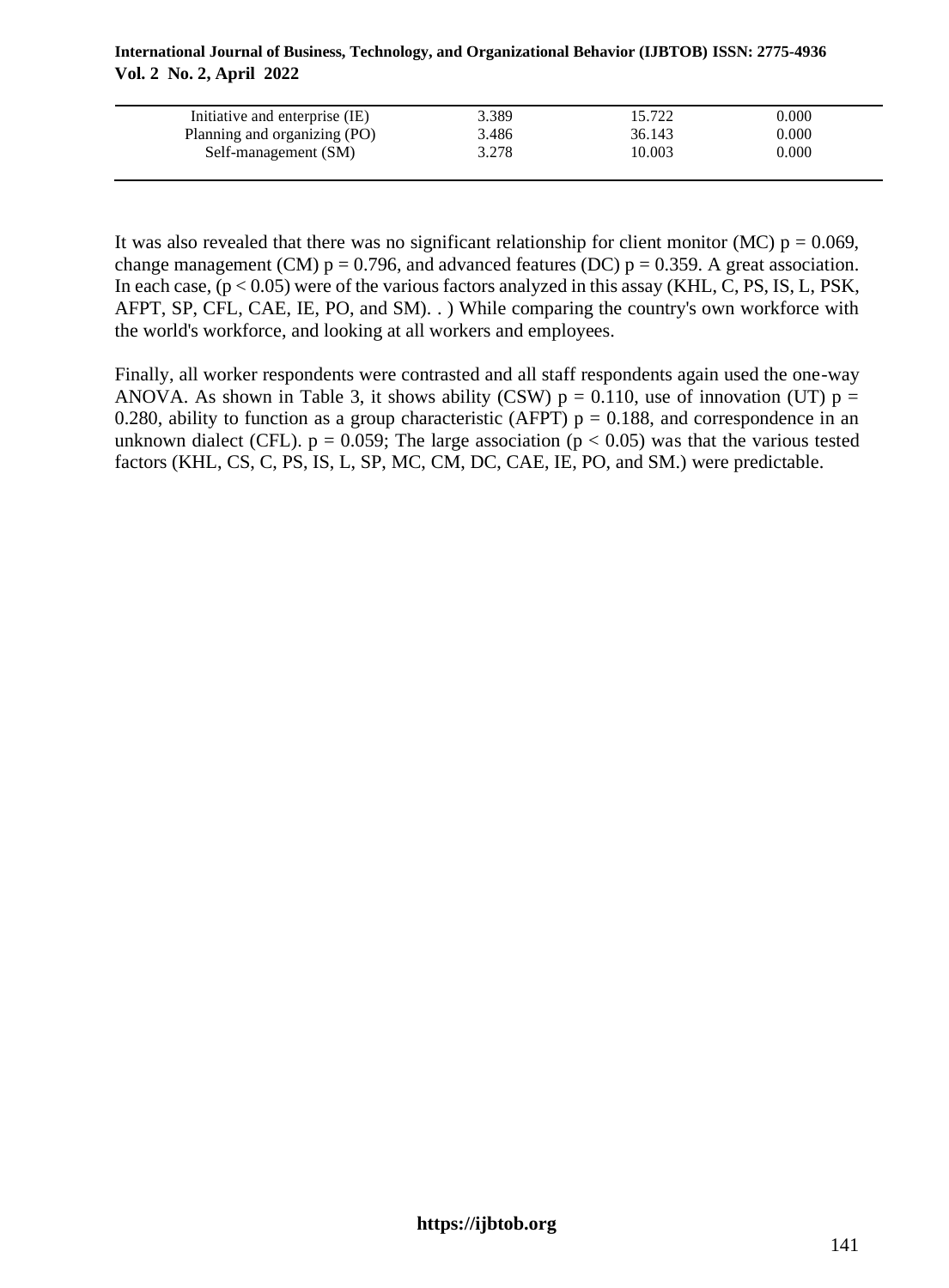| $n = 72$                                |             | <b>ANOVA</b> |       |
|-----------------------------------------|-------------|--------------|-------|
|                                         | $\mathbf M$ | $\mathbf F$  | p     |
| Knowing how to learn (KHL)              | 4.458       | 13.893       | 0.000 |
| Communication skills (CS)               | 4.486       | 2.180        | 0.144 |
| Creativity $(C)$                        | 3.653       | 26.064       | 0.000 |
| Problem solving (PS)                    | 4.181       | 42.698       | 0.000 |
| Interpersonal skills (IS)               | 4.014       | 53.351       | 0.000 |
| Leadership $(L)$                        | 4.056       | 6.446        | 0.013 |
| Presentation skills (PSK)               | 4.708       | 9.054        | 0.004 |
| Use of technology (UT)                  | 4.875       | 0.013        | 0.911 |
| Ability to function as part of a team   | 4.569       | 15.950       | 0.000 |
| (AFPT)                                  |             |              |       |
| Strategic planning (SP)                 | 3.153       | 29.015       | 0.000 |
| Managing customers (MC)                 | 4.056       | 3.415        | 0.069 |
| Change management (CM)                  | 2.153       | 0.067        | 0.796 |
| Communication in foreign languages      | 2.569       | 14.767       | 0.000 |
| (CFL)                                   |             |              |       |
| Digital competency (DC)                 | 4.347       | 0.851        | 0.359 |
| Cultural awareness and expression (CAE) | 3.236       | 19.826       | 0.000 |
| Initiative and enterprise (IE)          | 3.389       | 13.707       | 0.000 |
| Planning and organizing (PO)            | 3.486       | 34.777       | 0.000 |
| Self-management (SM)                    | 3.278       | 15.424       | 0.000 |

Table 2. Contrast of ANOVA-US personnel and representatives, global staff and workers.

Table 3. ANOVA-Contrast for all representatives and all workers.

| $n = 72$                                |       | <b>ANOVA</b> |       |
|-----------------------------------------|-------|--------------|-------|
|                                         | M     | F            | p     |
| Knowing how to learn (KHL)              | 4.458 | 13.475       | 0.000 |
| Communication skills (CS)               | 4.486 | 4.080        | 0.047 |
| Creativity (C)                          | 3.653 | 15.575       | 0.000 |
| Problem solving (PS)                    | 4.181 | 8.320        | 0.005 |
| Interpersonal skills (IS)               | 4.014 | 6.310        | 0.014 |
| Leadership (L)                          | 4.056 | 11.576       | 0.001 |
| Presentation skills (PSK)               | 4.708 | 2.614        | 0.110 |
| Use of technology (UT)                  | 4.875 | 1.187        | 0.280 |
| Ability to function as part of a team   | 4.569 | 1.766        | 0.188 |
| (AFPT)                                  |       |              |       |
| Strategic planning (SP)                 | 3.153 | 39.530       | 0.000 |
| Managing customers (MC)                 | 4.056 | 6.242        | 0.015 |
| Change management (CM)                  | 2.153 | 48.946       | 0.000 |
| Communication in foreign languages      | 2.569 | 3.683        | 0.059 |
| (CFL)                                   |       |              |       |
| Digital competency (DC)                 | 4.347 | 22.912       | 0.000 |
| Cultural awareness and expression (CAE) | 3.236 | 10.403       | 0.002 |
| Initiative and enterprise (IE)          | 3.389 | 17.310       | 0.000 |
| Planning and organizing (PO)            | 3.486 | 16.664       | 0.000 |
| Self-management (SM)                    | 3.278 | 8.608        | 0.005 |
|                                         |       |              |       |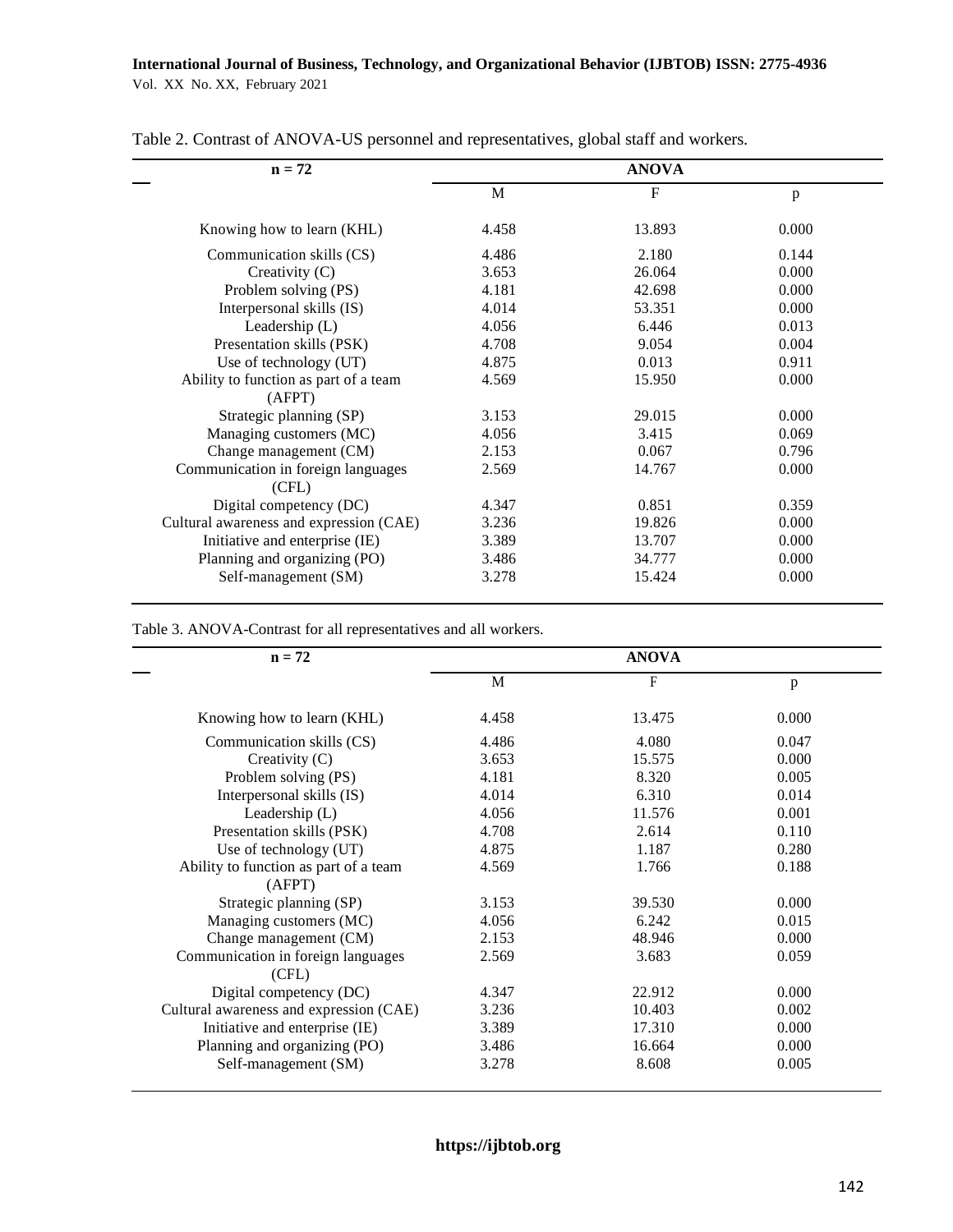## **7. Discussion**

This study's general sequelae indicate a significant relationship between 16 of the 18 factors surveyed and the type of respondent, except relationship skills and technology use. The central results review will help with the main study questions. Moreover, emerging markets Morocco does not yet count on the use of relationship and innovation capabilities as basic employability skills. Still, these capabilities are important because the use of innovation is currently restricted. Human resource development and improvement. Another clarification is that, in principle, innovation has not yet gained significant access to associations. Significant interaction sequelae ( $p < 0.05$ ) maintained credibility for the remaining factors while comparing staff in their own country with staff worldwide and looking at all workers and employees. .. Subsequent review questions for this survey will then be supported.

Because these explorations were carried out independently in the United States, Morocco, and Europe, discovery speculation can be limited in different regions and settings. Therefore, country and other relevant differences should be considered when using the findings of this study. In addition, additional examinations are warranted to further assist in completing this work. It is focused on recognizing the impressions of college workforce managers and their abilities to lead to employability . In addition, future analysts have used employability skills described in the text above in different settings in different districts and areas of HRM to assess different possible contrasts and now may consider deepening understanding of employability.

### **8. Conclusion**

Finally, the sequel to this pilot demonstrates that except relationship skills and the use of innovation, the HRM workforce in the United States and abroad is endowed with the skills that HRM program bosses expect. Therefore, this study supports the possibility that HRM personnel and their academic projects significantly meet the requirements of companies in the HRM field. This discovery is solid for HR, Understudy, and HRM graduate bosses. This data allows the workforce and managers to pay more attention to the generally needed skills to strengthen disciplines. As a result, it will bring more reliable results to people who are used to it in the field.

## **REFERENCES**

- Karakanian, M. (2010) Are Human Resources Departments Ready for E-HR? Information Systems Management, 17, 31-35. http://dx.doi.org/10.1201/1078/43193.17.4.20000901/31250.6
- Wiblen, S., Grant, D. and Dery, K. (2010) Transitioning to a New HRIF: The Reshaping of Human Resources and In-formation Technology Talent. Journal of Electronic Commerce Research, 11, 251- 267.
- Shibly, H. (2011) Human Resources Information Systems Success Assessment: An Integrative Model. Australian Journal of Basic and Applied Sciences, 5, 157-169.
- Amam Hossain Bagdadee,(2016) "Imitation intellect Techniques Implement for Improving PowerQuality in Supply Network Accepted in (Paper Code:IEEE-SCOPES-CUTM-03-16-OR0342)IEEE International conference on Signal Processing, Communication, Power and EmbeddedSystem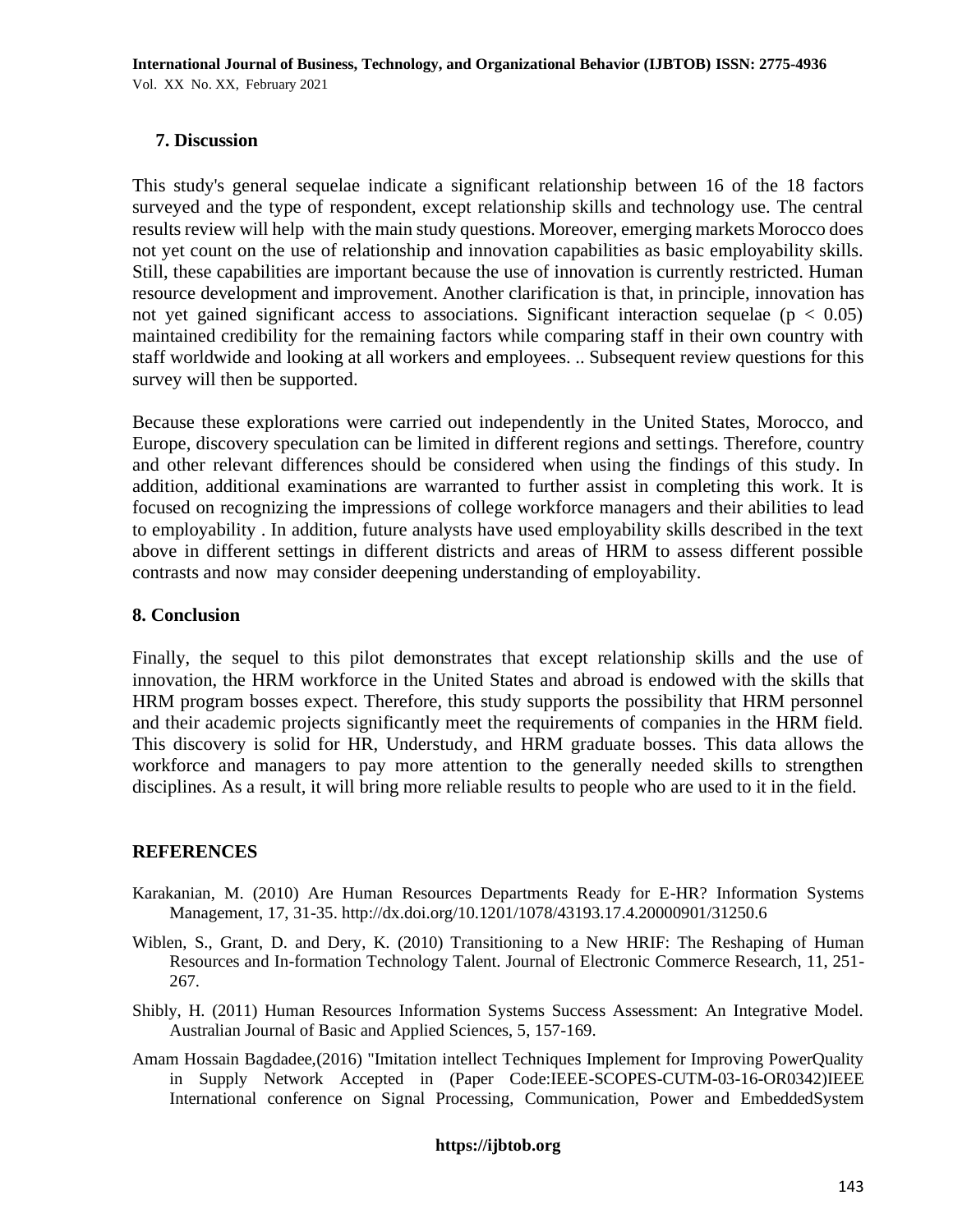(SCOPES)-2016

- Amam Hossain Bagdadee (2016)"To reduce impact of the variation of power from renewableenergy by using super capacitor in Smart grid" Published by World Scientific andEngineering Academy and Society in WSEAS TRANSACTIONS on POWER SYSTEMS Vol.11 2016,USA.
- Amam Hossain Bagdadee, 'Rural Electrification Through Micro-grid in Bangladesh' (PaperID: UCU77-J1) published by Oxford Academic Studies Press (OASP) in Engineering Sciencesand Technology Journal (ESTJ). Vol. 10 Issue 5. ISSN: 1465-2382, 2015.UK
- Amam Hossain Bagdadee (2015) , Md. Bayezid Islam "TO IMPROVE POWER FAILUREANDPROTECT SUSTAINABILITY OF THE ENVIRONMENT IN BANGLADESH BYTHERENEWABLE ENERGY" Published by European Centre for Research TrainingandDevelopment UK in International Journal of Energy and Environmental Research Vol.3,No.1, pp.29-42, ISSN: 2055-0200,March 2015.UK
- AmamHossainBagdadee ,Nazib Sobhan (2015)"Developing model of control stratagem with variablespeed drive by synchronous speed in micro-Hydro plant" Published in International Journal ofPower and Renewable Energy Systems (IJPRES)Vol.2,2015PP.88-100 ISSN 2374-376X.USA
- Amam Hossain Bagdadee, (2014)"ASSESSMENT OF PV OPERATION IN BANGLADESH Published by European Centre for Research Training and Development UK in International Journal of Energy and Environmental Research Vol.2, No.1, ISSN: 2055-0200,March 2014.UK
- Amam Hossain Bagdadee,(2015) "Status and Reform towards Development Energy Sector of Bangladesh" Published in European Journal of Advances in Engineering and Technology, Vol.2(2): 24-28 ISSN: 2394 - 658X,2015.India
- AmamHossainBagdadee,Abu Salman Shaikat (2014)PROPERTY OF ANCILLARY SERVICEMARKETS ON FREQUENCY CONTROL PERFORMANCE OF POWER SYSTEMSPublished by European Centre for Research Training and Development UK inInternational Journal of Engineering and Advance Technology Studies Vol.2, No.3, ISSN:2053-5791,2014.UK
- Amam Hossain Bagdadee (2014),Rural Electrification with Renewable Energy Based Village Grids inBangladesh .Published inInternational Journal of Scientific & Engineering Research, Volume 5,Issue 10, 1080ISSN 2229-5518,2014,India
- AmamHossainBagdadee (2014),' Using A Battery Storage Wind / PV Hybrid Power Supply System Based Stand-Alone PSO To Determine The Most Appropriate "Published in American Journal of Engineering Research (AJER)e-ISSN : 2320-0847 p-ISSN : 2320-0936Volume-03, Issue08,2014,USA
- Amam Hossain Bagdadee (2014), "POWER SYSTEM ANALYSIS OF LOAD FLOWIN RADIAL DISTRIBUTION NETWORK" Published in International Journal of Scientific & EngineeringResearch, Volume 5, Issue 10, 1080ISSN 2229-5518,2014.India
- AmamHossainBagdadee, "Soft Power Factor Modification Using Static VAR Compensator on Dynamic Load" Published in International Journal of Novel Research in Electrical and Mechanical Engineering Vol. 1, Issue 1, ISSN:2394-9678,2014,India
- Amam Hossain Bagdadee, SajidAli, Li Zhang (2020), Energy management for the industrial sector in smart grid system, Energy Reports-Elsevier, DOI:10.1016/j.egyr.2020.11.005
- Amam Hossain Bagdadee, Muhammad Yasir Ali Khan, Hong Ding, Jianwei Cao,Yong Ding Li Zhang,(2020) Implement industrial super-dynamic voltage recovery equipment for power quality improvement in the indusztrial sector ,Energy Reports-Elsevier, DOI:10.1016/j.egyr.2020.11.058

Amam Hossain Bagdadee & Li Zhang (2019),Renewable energy based self-healing scheme in smart